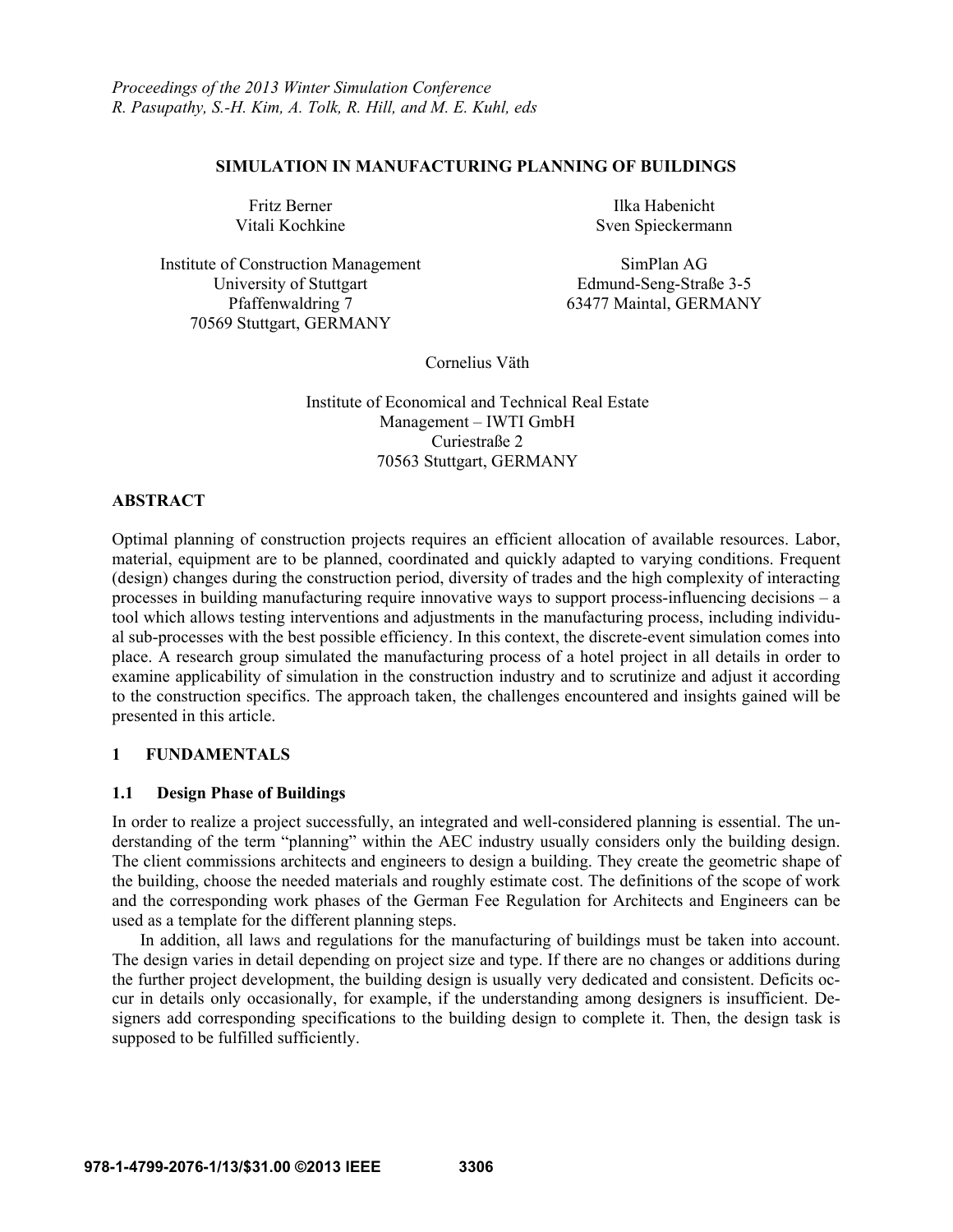For the success of the project it is necessary, that not only the design of the final product is understood as detailed planning. The building production has to be considered during the design process as an integral part. However, with a few exceptions this overall consideration does not take place. It is assumed, that contractors appointed for the production of the building know where, when and especially how to work in detail. Construction is a composition of a complex logistic system of people, machinery, tools and materials, which can potentially cause unnecessary costs, a longer construction period and lower quality during the implementation (Berner and Väth 2011). At this point, the manufacturing planning starts.

### **1.2 Potential of Manufacturing Planning in Construction Industry**

The unique character of buildings makes a transfer of the applied manufacturing process on other construction projects difficult (Berner 1983). The planning process is usually considered to be completed after being carried out once, so the site management becomes responsible to plan the real demand for staff and resources in detail, to respond in the short term to unforeseen events by spontaneous compensatory measures and to evaluate impact of such events on contract claims (Kochkine 2012). Also the manufacturing planning must be adapted to each new product individually. Due to the uniqueness of the product, a high level of automation would not prove to be effective and assembly and logistics processes are often performed primarily manually.

 There is usually a high time and cost pressure during the design phase as well as during the construction period. On one hand, this decreases the time for an in-depth design phase, but on the other hand, it requires a well-prepared construction execution, which definitive is a conflict. It should be therefore analyzed on each project for every individual case, to what extent a gain in efficiency can be expected with additional expenses during the planning phase.

 Experiences from other industries dealing with the production of one-of-a-kind products show, that a dedicated planning of manufacturing processes enables significant opportunities, if the required data basis can be created. The manufacturing planning can start with the first steps of product design and should intend to adopt further details later. The validity of manufacturing planning increases according to the level of detail of the product design and leads to a reliable representation of the production process at the end.

 During the strategic planning a manufacturing process can be described only roughly. The first statements about allocation of resources and process durations can be already made at this stage. These statements can be enriched with details delivered by later specifications and converted into an exact resource allocation plan. This helps, to decrease the number of unexpected incidents significantly. Reactions to disturbances caused by external impacts can be coordinated in a better way, which supports the operative manufacturing management. Thus, the individual processes are coordinated in terms of use of resources and timing. As a result, an overall smooth production process is in the focus of interest instead of the preferences of the individual parties.

 Also the logistics of the entire production site including its individual production units is considered in a broader context, which helps to avoid collisions and conflicts (Krauß 2005).

In order to leverage the mentioned advantages the generation and processing of a large amount of data in comparatively short time is required. Therefore, IT-based solutions might be more practicable and convenient compared to the manual handling of data. These IT-solutions have to be able to represent the entire production process, including the dynamic interaction of its sub-processes. In this context, discreteevent simulation can support the manufacturing planning.

# **2 EXPERIENCES FROM THE APPLICATION OF SIMULATION IN ONE-OF-A-KIND PRODUCTION**

Discrete-event simulation is used in many industries as an established method for analyzing production and logistics processes within manufacturing planning (Wenzel 2009). It is an approved tool in all phases of planning and implementation of production and logistics (Böhnlein 2004). Simulation is applied in this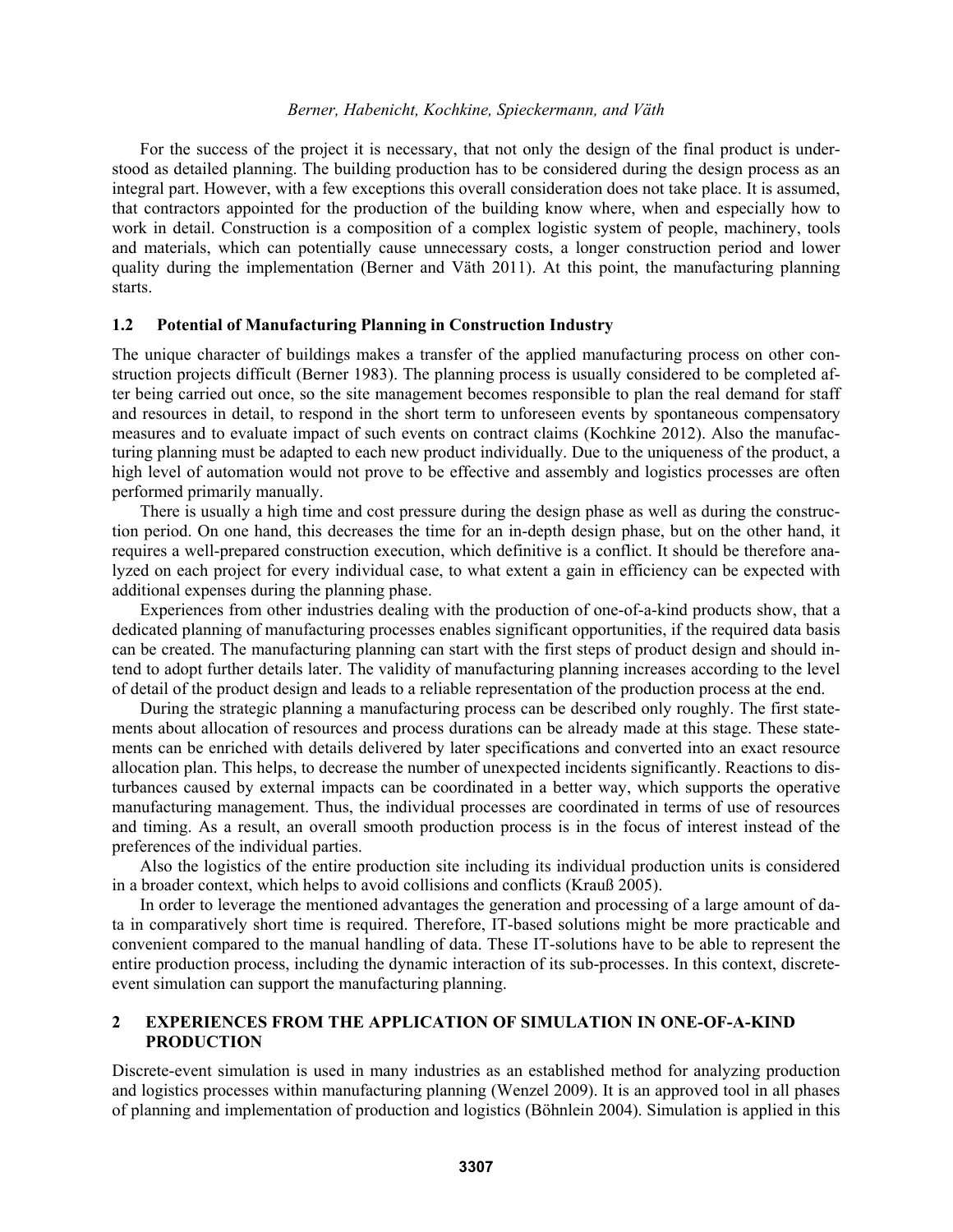context according to the following definition (VDI Guideline 3633, Part 1): "Simulation is the representation of a system with its dynamic processes in an experimentable model to reach findings which are transferable to reality."

 In the environment of one-of-a-kind production, the use of simulation is complicated by the characteristics described in the previous section. Therefore, in one-of-a-kind production, especially in the construction industry, simulation still plays a minor role (Spieckermann 2011). It has to be mentioned though, that the development of simulation methods in one-of-a-kind production has been pushed forward in the recent past.

 As a specific application the use of simulation in shipbuilding can be mentioned as an important reference. A shipbuilding company based in Flensburg, Germany, (Flensburger Schiffbaugesellschaft mbH & Co. KG – FSG) already use simulation on own shipyard in almost every manufacturing area and at different stages of planning and implementation. At the FSG, the production of each ship is planned in detail and supported by simulation. This way, productivity and delivery performance could verifiably be increased (Steinhauer 2006).

 Figure 1 (Steinhauer 2011) shows the range of different applications of simulation at FSG. Using simulation in early planning phases shows, whether the milestones are going to be met and bottlenecks exist within the process. Thus, it is possible to test different process options. Based on the results, the production engineer can choose the best one among them.



Figure 1: Application of Simulation in shipbuilding.

 Another important application in addition to the simulation-based planning is the use of simulation as a management tool during operations. In cases of deviations from the plan, the consequences and their impact on the future construction process can be demonstrated at an early stage. Another result of the operative simulation is delivering the resource allocation plans.

 A simulation databank provides all required data, which is based on design data, schedules, personnel data, and all other necessary information (Steinhauer 2006). The data can and must be provided at the desired level of detail and for the relevant categories.

 An important condition for the successful application of simulation in the various areas of planning, work preparation and during operations is an integration of simulation in the company processes, which requires an acceptance by the management. A simulation team has been working at FSG for more than ten years in this constellation. The employees in the planning and manufacturing department, who use the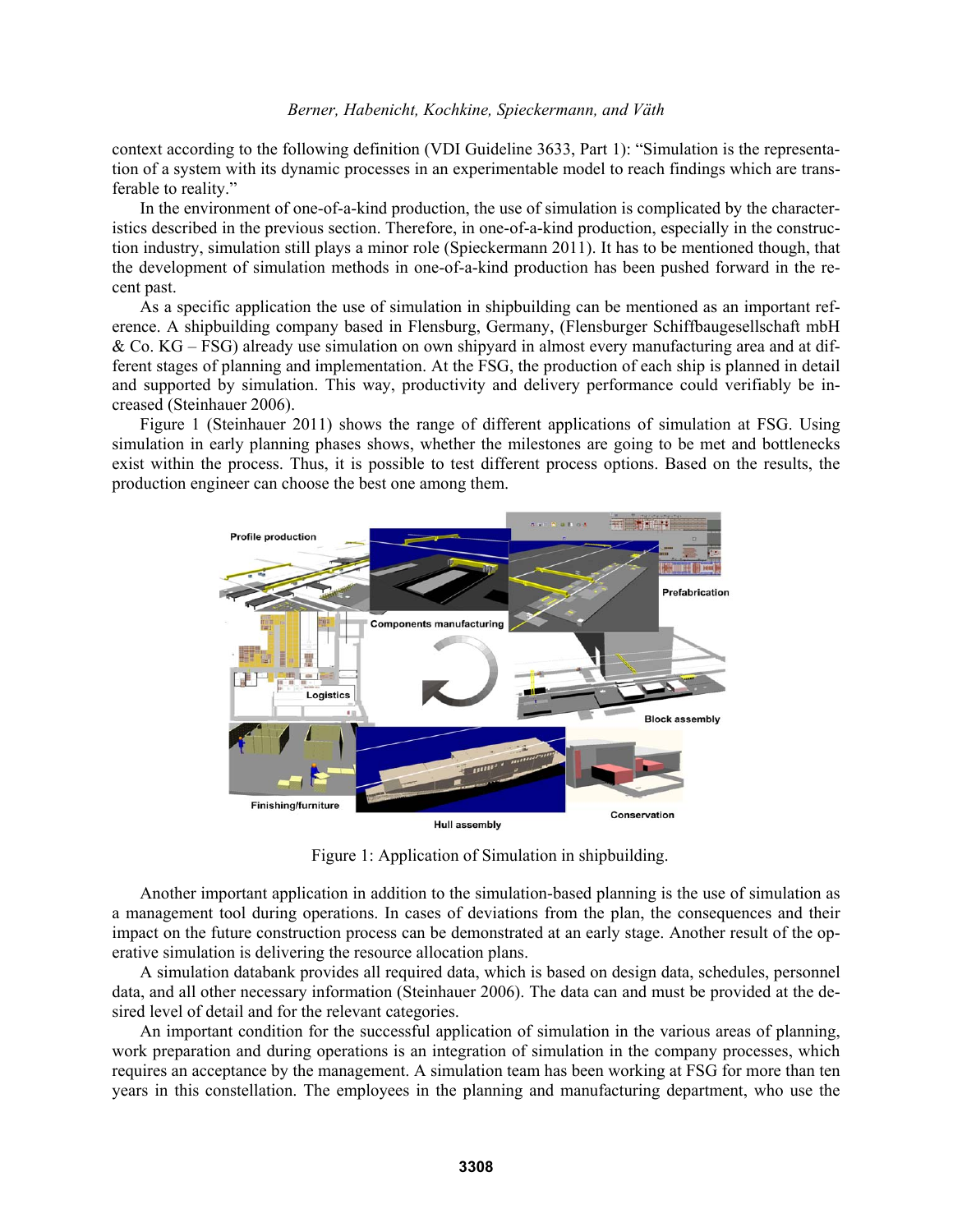simulation software, are trained by the simulation team. This helps significantly to achieve a wide-ranging acceptance of simulation.

# **3 SIMULATION IN THE CONSTRUCTION PROCESS**

# **3.1 Range of Applications of Simulation in Manufacturing Planning**

The example of FSG demonstrates that an application of simulation within one-of-a-kind production is possible in various areas. Within construction projects the application of simulation is identified primarily in the manufacturing planning (Ailland and Bargstädt 2008). Thus, the simulation can already be used during the tendering phase, for instance to generate and validate time schedules, to examine logistic concepts and to identify bottlenecks based on quantities and time assumptions.



Figure 2: Process part and process stage by REFA (Berner 1983, REFA Association 1985).

 Further objectives are focused within the detailed manufacturing planning. Precise daily schedules can be generated. Based on these schedules, the allocation of labor or other resources can be planned. Applying this kind of planning, the alignment and the constraints between the sub-processes must be considered (cf. Figure 2). The constraints come from the geometry of the building or from technological restrictions. Also, the use of resources for individual subtasks is analyzed. Thus, the following aspects can be considered by means of simulation:

- Determination of the working segments (on a daily basis);
- Review and assessment of alternative construction methodologies, for example alternative sequences of production steps or alternative production concepts with different resources requirements;
- Determination of the daily demand for labor and resources;
- Review of alternative logistic concepts in the context of a dynamic environment; and
- Identification of bottlenecks.

 By this means, the process of value creation is structured to optimize its performance. At the same time, non-value adding activities are avoided and reduced to the greatest possible extent. As a consequence, an optimized use of resources can be reached. To achieve this target, it is necessary to have an indepth knowledge of the sub-processes as well as a clear understanding of the process links and constraints which determine the overall outcome (Girmscheid and Kersting 2011).

# **3.2 Procedure during a Simulation Study**

An important aspect for the successful application of simulation is the acceptance of the simulation results by all partners in a project, who are not simulation experts in most cases. Therefore, it is important to choose a procedure which is comprehensible for non-experts, too. Hence, the research group called "Simulation in Production and Logistics" of the ASIM (Association for Simulation in the Society of Informatics) has been working on the improvement of quality of simulation studies during the recent years (Wen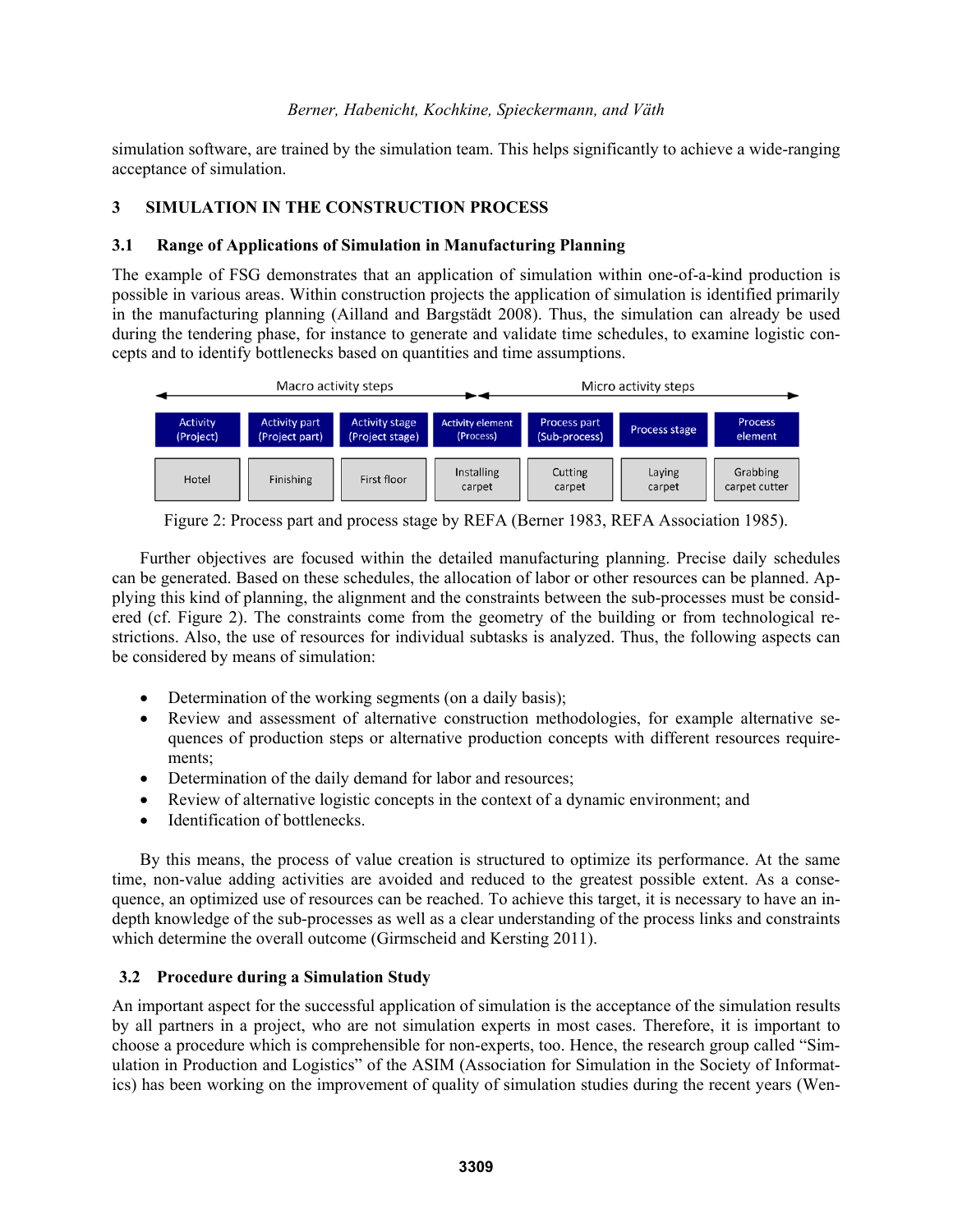zel 2009). In this context, a procedure model for the execution of simulation studies has been developed, which is shown in Figure 3 (Rabe, Spieckermann, and Wenzel 2008).

The flowchart shows the steps defined for modeling and collecting data. The steps are executed iteratively. For each step a sufficient documentation is required in order to increase the transparency of the procedure within the simulation study. Another important aspect to increase the credibility of the simulation models and the results of such studies is the permanent verification and validation of the results of each step.



Figure 3: Flow chart for conducting simulation studies.

 A condition to conduct the simulation study successfully is an accurate description of the objectives. The task description is derived from these objectives. Here, the following points are considered:

- Scope of the model,
- Level of detail,
- Reporting of results.

 At the beginning, it has to be defined, which processes are taken into account in the simulation and how accurately this needs to be done. Prior to the implementation of the simulation model, the considered processes are analyzed and described. This system analysis deals intensively with the processes of the construction project. Consequently, the following issues have to be addressed:

- the sequence of the individual process steps,
- the allocation of resources or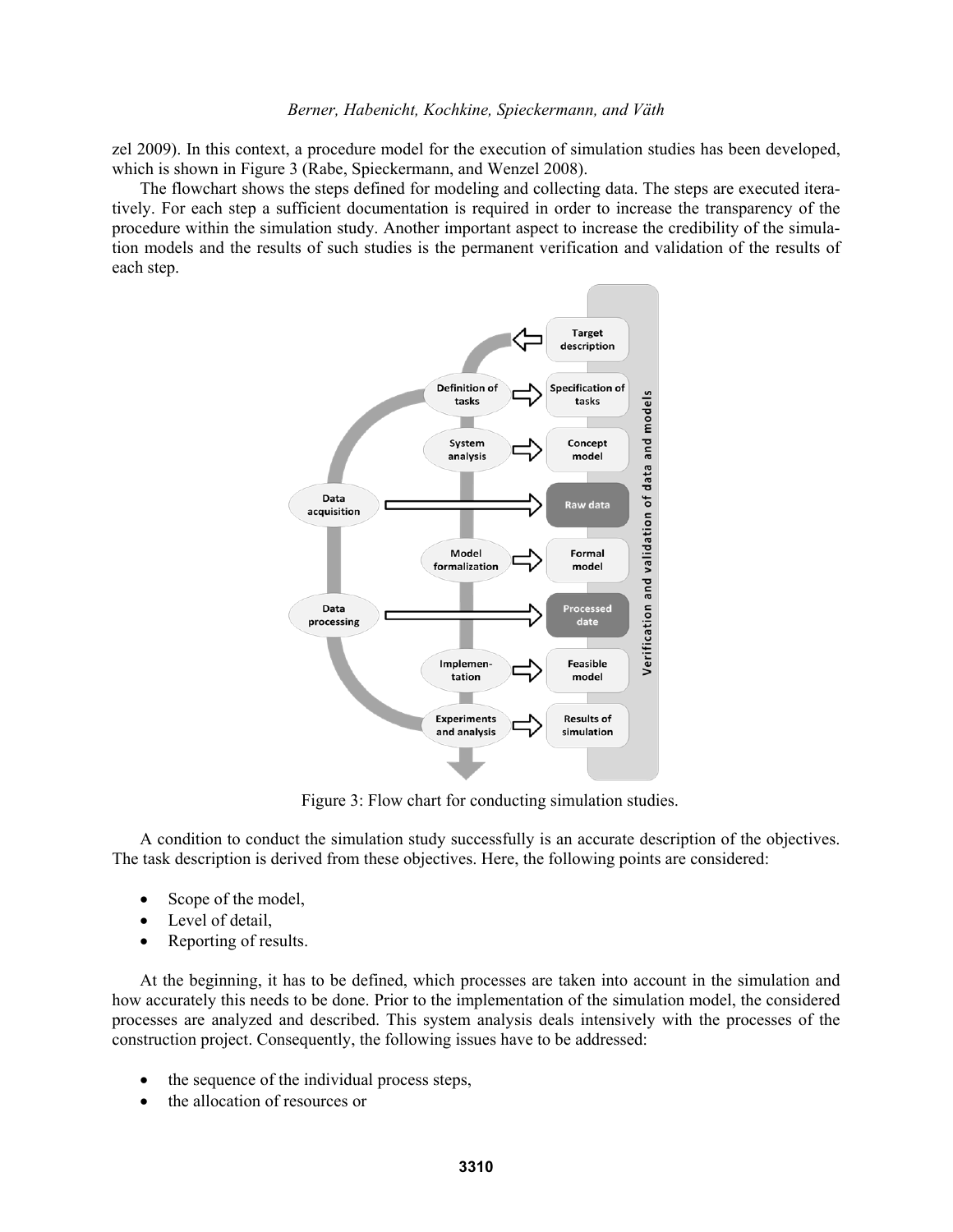• restrictions, that arise, e.g., from the environment of the construction site.

 In manufacturing planning such restrictions are for example the permitted construction periods or traffic restrictions that have an impact on logistics. The system analysis usually requires a close interaction between the parties, who are aware and in charge of the procedures on the construction site on one side, and the simulation experts modeling the processes on the other side. The result of the system analysis is a so-called concept model which fully describes the simulation model. Subsequently, the concept model is formalized. That means the individual processes as well as the defined restrictions are derived from the concept model and are specified in a formal way (using e.g. pseudo-code or UML etc.). The formal model is the basis for the implementation of the simulation model.

 Parallel to the modeling process (from system analysis to implementation), data must be provided for the simulation study. The necessary data is derived from the corresponding task specification. For buildings this comprises: (1) the building (for example represented by its BIM data), (2) the resources, (3) the manufacturing processes, and (4) the restrictions.

 The data for the building is produced during the design stage. Ideally, it requires no additional editing for further processing in the simulation model. The resources in particular are labor, building materials, machinery, construction equipment, building auxiliaries and other materials to erect the designed building. To plan manufacturing in detail, data about the manufacturing process is essential and has to be available. This data is: durations of individual steps (process parts by REFA, cf. Figure 2), territorial organization of the steps (working places), minimum and maximum amount of labors within the crews and space needed for transport, storage and processing. To represent the manufacturing process, the aforementioned data have to be linked by constraints. These are technological or manufacturing dependencies (such as hardening of concrete or the sequence of construction activities), capacity-related and safetyrelated dependencies.

 Based on key figures of the building, the process of manufacturing can be reproduced, varied and optimized in a simulation study. In order to generate different alternatives, scenarios can be compared by changing and adapting individual characteristics such as type and number of available resources.

### **3.3 Simulation Results**

The results of a simulation depend on the individual objective defined for the simulation study. For instance, the start or end of individual processes can be determined taking into consideration limited resources and their dependencies. Based on this data, the practicability of the existing schedules can be verified by simulation. Alternatively, schedules can be created using the simulation. The level of detail in these schedules depends on the level of detail of the modeled processes.

 Another possible result is the capacity utilization rate of workforce or other resources (construction machinery, site facilities, etc.). The results of the simulation can be used as a starting point for an operational plan of personnel and other resources. Furthermore, bottlenecks can be identified and eliminated early.

### **4 MANUFACTURING PLANNING AS DATA SOURCE FOR SIMULATION**

#### **4.1 Requirements for Application of Simulation in Manufacturing Planning**

One of the main arguments against the use of simulation for manufacturing planning in the construction industry is that the data acquisition and therefore the modeling are too work-intensive. An important condition for the application of simulation is a satisfying efficiency in the acquisition and modeling of data.

 Various approaches have been developed for simulation in the construction industry. Franz (Franz 1999) presents an approach for the simulation of construction processes using Petri nets. In this context,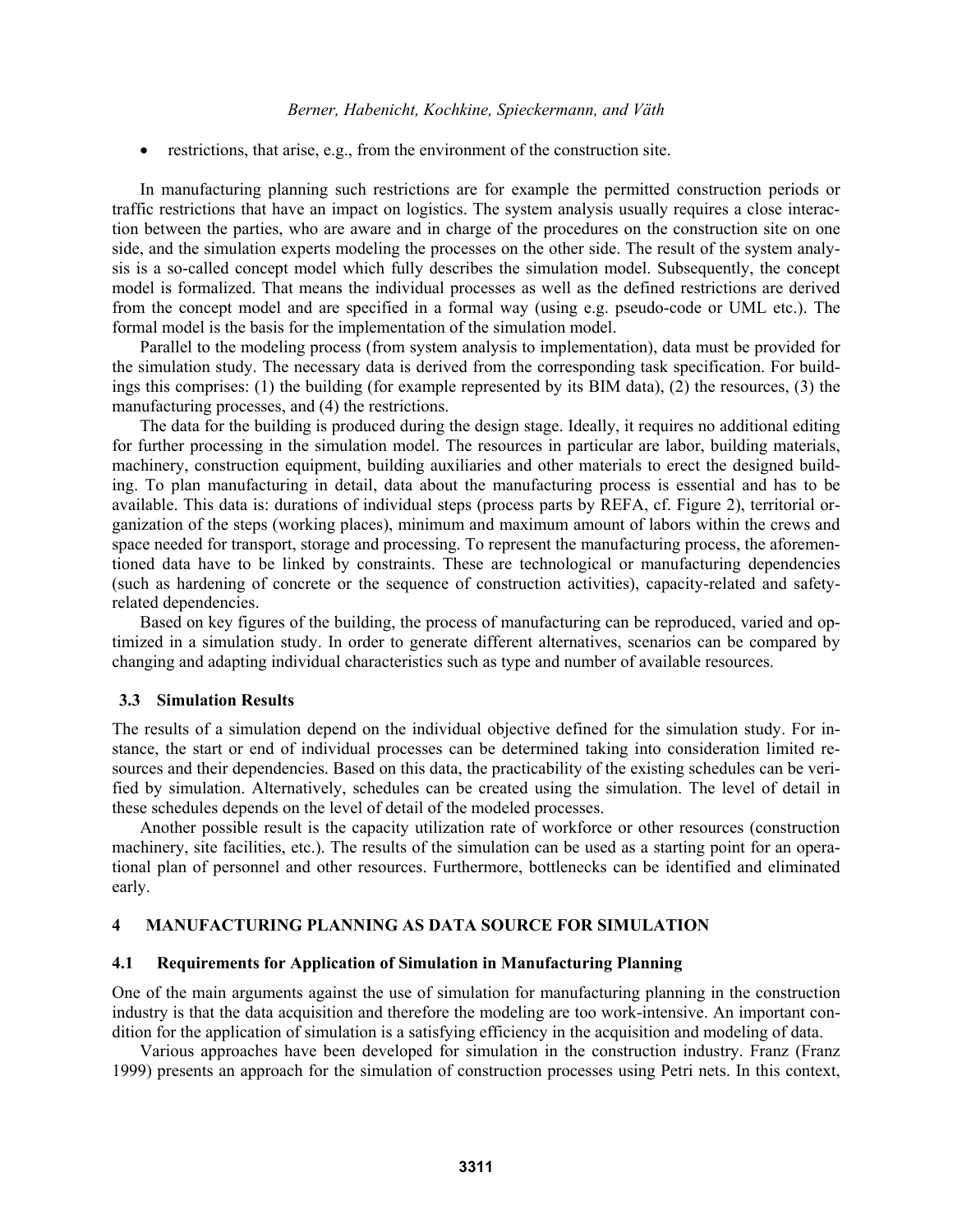Petri nets are used to model the dependencies between the various processes. A second simulation approach is based on agent-based modeling (Kugler and Franz 2008).

 Another approach is the so-called constraint-based modeling which is applied in the construction sector (König et al. 2007). The execution of the process steps is subject to various restrictions (time restrictions, sequence, material and resource availability). These restrictions are expressed in the model on the basis of so-called constraints, distinguishing between hard and soft constraints. Hard constraints are used for the expression of mandatory and necessary restrictions such as technologically required sequences. Soft constraints can be used to analyze different scenarios and strategies.

 Based on this modeling concept, reusable models can be created for the simulation of building production. These models can operate at different levels of detail and therefore, they are applicable at different stages of manufacturing planning.

 For an efficient modeling of the building production, tools or process templates have to be used, requiring only minor adjustments to suit to the individual projects. For example, a modular library such as Simulation Toolkit Shipbuilding (STS) meets these conditions. The FSG developed the STS and applies it in their simulation projects. It is based on the simulation tool called "Tecnomatix Plant Simulation" by the software vendor Siemens PLM. The process templates of the STS have been further developed in cooperation with the Ruhr-University Bochum, the SimPlan AG and the Bauhaus University Weimar for its application in the construction industry.

### **4.2 Required Data and Data Sources**

The buildings data can be differentiated in generally valid (general) and project-specific data. General data remains valid independent of the project, whereas project-specific data needs to be adjusted to every single project.

 In the early planning stages the lack of precision in the project-specific data can be accepted, if the expectations with respect to the simulation results are still met sufficiently. During the planning progress an on-going specification of project-specific data takes place, thus the results of the simulation increase their accuracy, scope and reliability gradually.

 Figure 4 shows project-specific data, defining material, quantity, geometry and position of the individual components of a construction project. This data varies from project to project. The basis for project-specific data is drawings, building models and also the specifications of the work preparation, site installation and site layout.

| Type of data | Project-specific data                                                                                                                                                                             |                                                                                                                                        | General data                                                                                                                                                                                 |                                                                                            |
|--------------|---------------------------------------------------------------------------------------------------------------------------------------------------------------------------------------------------|----------------------------------------------------------------------------------------------------------------------------------------|----------------------------------------------------------------------------------------------------------------------------------------------------------------------------------------------|--------------------------------------------------------------------------------------------|
|              | Example                                                                                                                                                                                           | Source                                                                                                                                 | Example                                                                                                                                                                                      | Source                                                                                     |
| Object data  | Properties of structural<br>components:<br>Material<br>Quantity<br>Geometry<br>Position<br>$\overline{a}$                                                                                         | Drawings<br>$\overline{a}$<br>Plans<br>$\overline{\phantom{0}}$<br><b>Building models</b><br>Preparation of work<br>Site drawings<br>- | Composition of<br>common structural<br>components                                                                                                                                            | Catalogs<br>Reference literature<br>General literature<br>Product-specific<br>CAD-catalogs |
| Process data | Position of storing<br>$\qquad \qquad \blacksquare$<br>areas<br>Access paths<br>$\overline{\phantom{a}}$<br>Technology<br>$\blacksquare$<br>adjustments<br>Special dependencies<br>$\blacksquare$ | Manufacturing<br>$\overline{\phantom{0}}$<br>planning                                                                                  | - Performance factor<br>Dependences<br>Needed working space<br>$\overline{\phantom{0}}$<br>Labor<br>-<br>Scaffolding, auxiliary<br>$\overline{\phantom{0}}$<br>and construction<br>materials | - Reference literature<br>- General literature<br>Company archives                         |

Figure 4: Types of data in construction.

 In contrast, general object data, such as common composition rules of individual components, remains constant from project to project. This general object data can be found in product catalogs, standard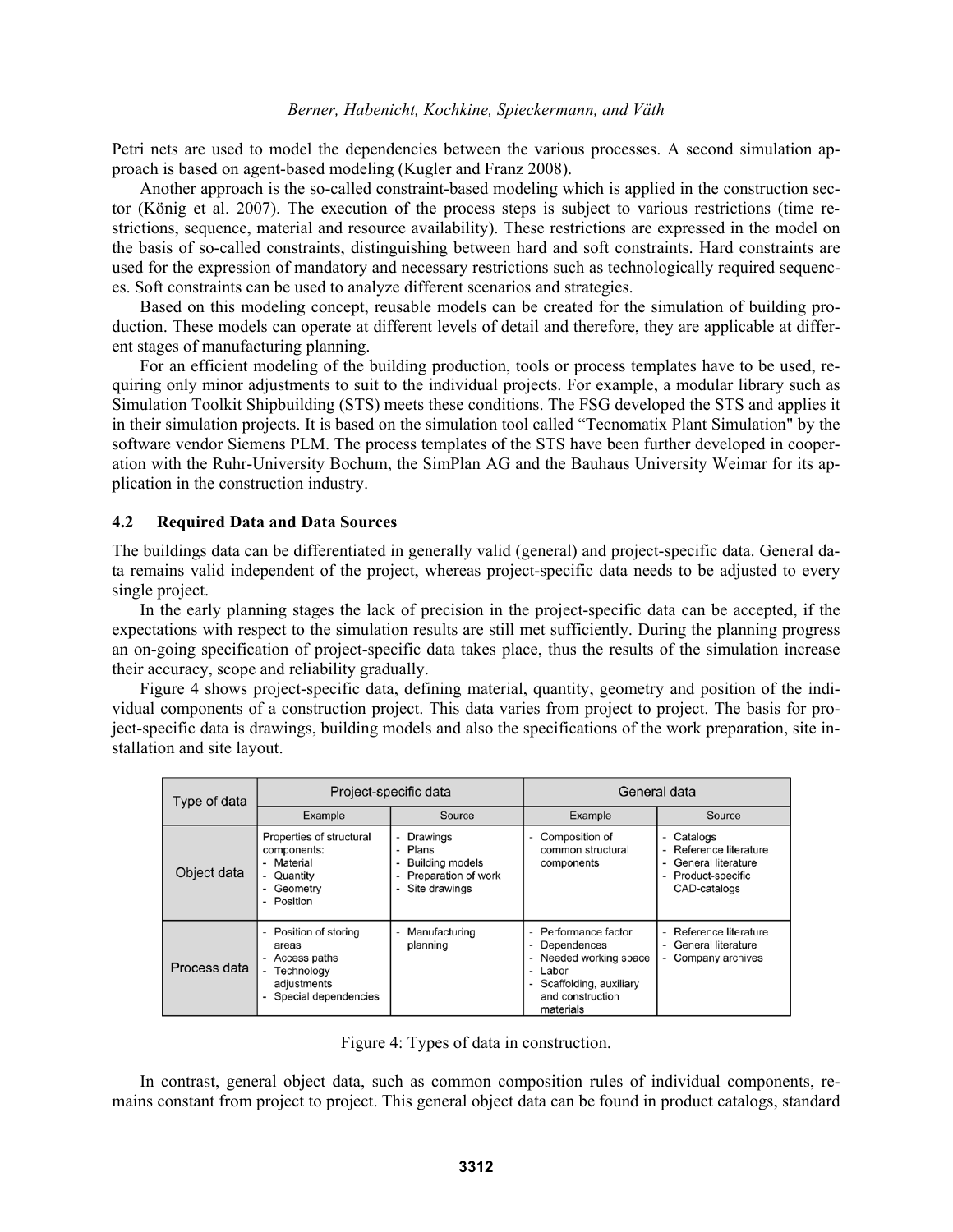drawing details, literature and in reference books. This data can be considered given for every construction project and usually meets requirements of simulation.

 Some process data, such as rates, dependencies between process parts, required work spaces, minimum number and minimum qualification of necessary labors and the required auxiliary and construction materials, is also valid throughout the projects. However, the previously mentioned production rates are typically not accurate enough, since they are only available for complete processes such as the shuttering of walls. In order to represent the manufacturing process in detail and meaningfully in a simulation study, knowledge about the production duration for process parts is essential. The general process data, except for the production rates, can also originate from the literature or from company own archives. In order to collect real reference values for these rates, time measurements on construction sites must be undertaken.

 The general process data is complemented by project-specific process data like the location of storage areas or access routes. Project-specific process data, such as technology adjustments or special dependencies, must be created or determined in the context of manufacturing planning. Technology adjustments imply adopting values such as production rates to the assumed, changed or real project conditions. This may be a substitution of normal concrete for self-compacting concrete. Specific dependencies can be e.g. creation of noise barriers under ongoing railway operation, which cannot be derived from generally valid dependencies.

 The sheer quantity of required data results in a significant collection effort to for a simulation study. The available data shown origins from different sources and varies in quality.

### **5 CASE STUDY**

### **5.1 Application**

The potentials of simulation application in the construction industry were examined in a case study. The objective was to explore the benefits and limitations of simulation in manufacturing planning. For the simulation study, the finishing process of a multi-story hotel has been modeled. The upper floors are designed in a similar way and they have three types of rooms, which vary in size and fit-out.

 The finishing process of the rooms is characterized by the same processes. The duration of these processes and their sub-processes depends on the type of room. The individual work steps have been carried out by workers from different companies. Using the simulation, the number of necessary workers and the operating times for each company were determined. A special restriction in this example is the availability of space inside each room: operations like "screeding" have the effect, that no other activities can be executed in this room at the same time. However, only a part of the room is blocked during other operations. In this case, several activities can take place simultaneously, if necessary.

### **5.2 Data Acquisition for the Case Study**

The considered construction project was already completed when the case study started. Therefore, the entire documentation of the building as well as the existing process planning was accessible to the research group. The whole project data was available. However, the collection of required process data turned to be much more difficult than expected before the project started (cf. data matrix in Figure 4). Despite the large amount of available information about the construction process, such as schedules and site logs, the required input data for the simulation could be generated only to a limited extend. The quality of the data was found to be inadequate and the information was not detailed enough. This problem was revealed most clearly during the sub-process analysis of the construction. The subdivision of the processes into individual sub-processes afterwards was still possible on the basis of experience of project participants, but even the involved site managers struggled to name the production rates, the need for space and labor for these individual process parts. For example, only the activity production rate for laying carpet per square meter was known. The rates of the separate sub-processes "cleaning", "cutting", "gluing", "cut-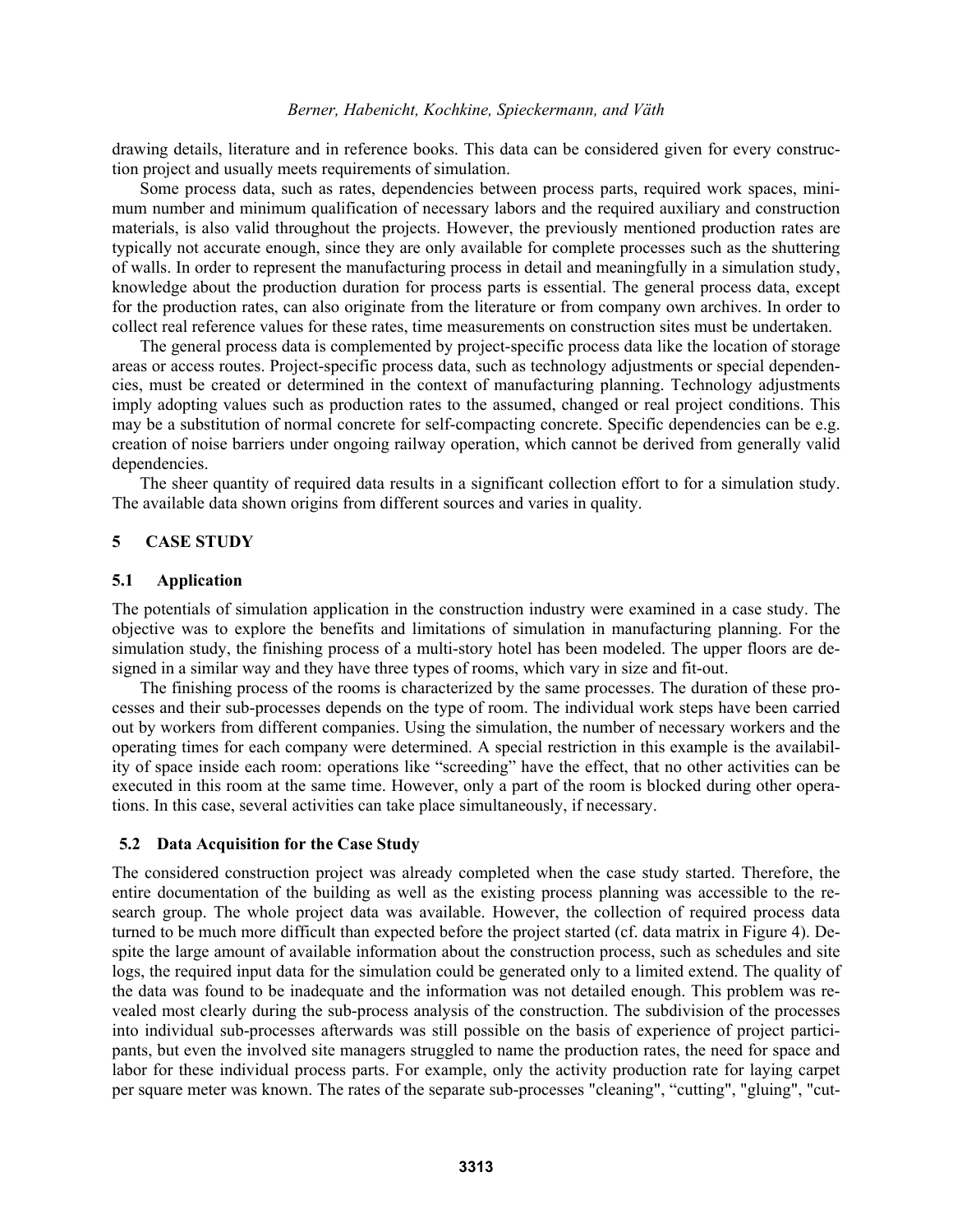ting off the insulation" or "attaching mopboards" were unknown. Such a detailed analysis of data is currently not common in the AEC industry and does not belong to the general knowledge.

 Suggestions and reasonable assumptions according to the available process data were made in order to generate these details needed for the simulation study. For that purpose the actual duration of the processes were broken down to the level of the sub-processes (REFA Association 1985). This information was collected in large databases and applied in the simulation model.



Figure 5: Screenshot of an instantaneous working areas assignment in the simulation model.

# **5.3 Execution of Simulation Study**

The model was created using the process library STS (see section 4.1). The data has been integrated through a spreadsheet-based interface, followed by the modification according to the required data structure for the modeling process. By an easy and quick data extension this model is applicable to several floors and rooms. Figure 5 shows an example of the occupation of work areas in a part of a story of the simulation model.



Figure 6: Daily main activity rate of electrical subcontractor (REFA Association 1985).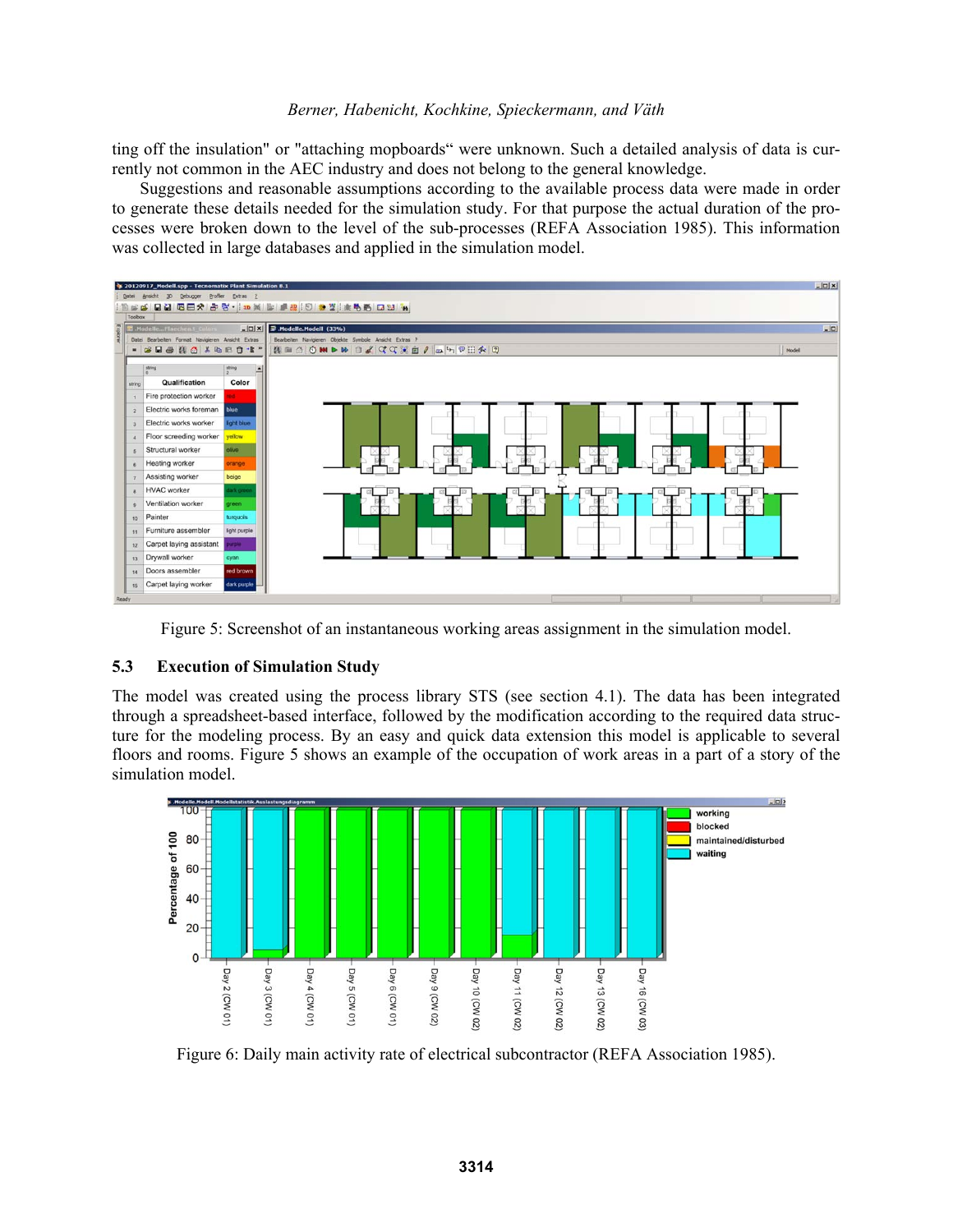During the execution of each process part, the sequencing constraints for the finishing as well as the available labor resources are taken into consideration. For this purpose required areas in the room are reserved. This can be animated in the model (cf. Figure 5). The reserved areas are color-coded accordingly, with each color showing the respective work being performed in the area.



Figure 7: Daily main activity rate of the drywall subcontractor (REFA Association 1985).

 The work utilization rate of single labors or for each company is tracked in the model. So it can be determined when and how many workers of a company are required weekly, daily or hourly. Figure 6 shows the utilization of a company, which is fully busy only on five days, whereas Figure 7 shows an example of a company busy for the entire period, but its capacity is only utilized up to 60%. Another result of the simulation is the information when and where the individual processes or sub-processes are executed. This is illustrated in a Gantt chart and may be included in scheduling. In this first phase of the case study, it was assumed in the model, that the necessary materials are always available on-site and at the working areas. Therefore, in a further step the model should be extended by including a logistics concept. Thus, the deliveries to the story and intermediate storage in the rooms and hallways could be included into the model.

# **6 CONCLUSION AND OUTLOOK**

As indicated in the introduction, manufacturing planning is usually not applied in the construction industry. This is justified by the lack of a systematic analysis of the process, the high complexity of construction projects and the considerable effort, which would be necessary for the detailed planning of the production (Girmscheid and Kersting 2011). Besides, there are concerns, that the efficiency of a superior manufacturing planning is questionable, due to the limited impact on the participating contractors and their independent work preparation (Mikulakova et al. 2010).

 However, experience from other industries shows, that an in-depth and superior manufacturing planning is definitely useful even in the one-of-a-kind production environment. It makes the complexity of the one-of-a-kind production manageable in the design phase and controllable in the production phase. By exploiting simulation, the manufacturing planning gains reliability and credibility. Furthermore, different scenarios can be analyzed within simulation studies. The most appropriate option can be selected from different construction sequence variants and the construction process of buildings can be planned in the most favorable way. Thus, the simulation represents an essential tool to support the construction production during the manufacturing planning and execution phase.

 The conducted simulation study has shown, that the necessary process input data for such a detailed manufacturing planning does not exist in practice today. Collection of this data for the purposes of simulation is a substantial and very important task in order to generate the benefits for construction production.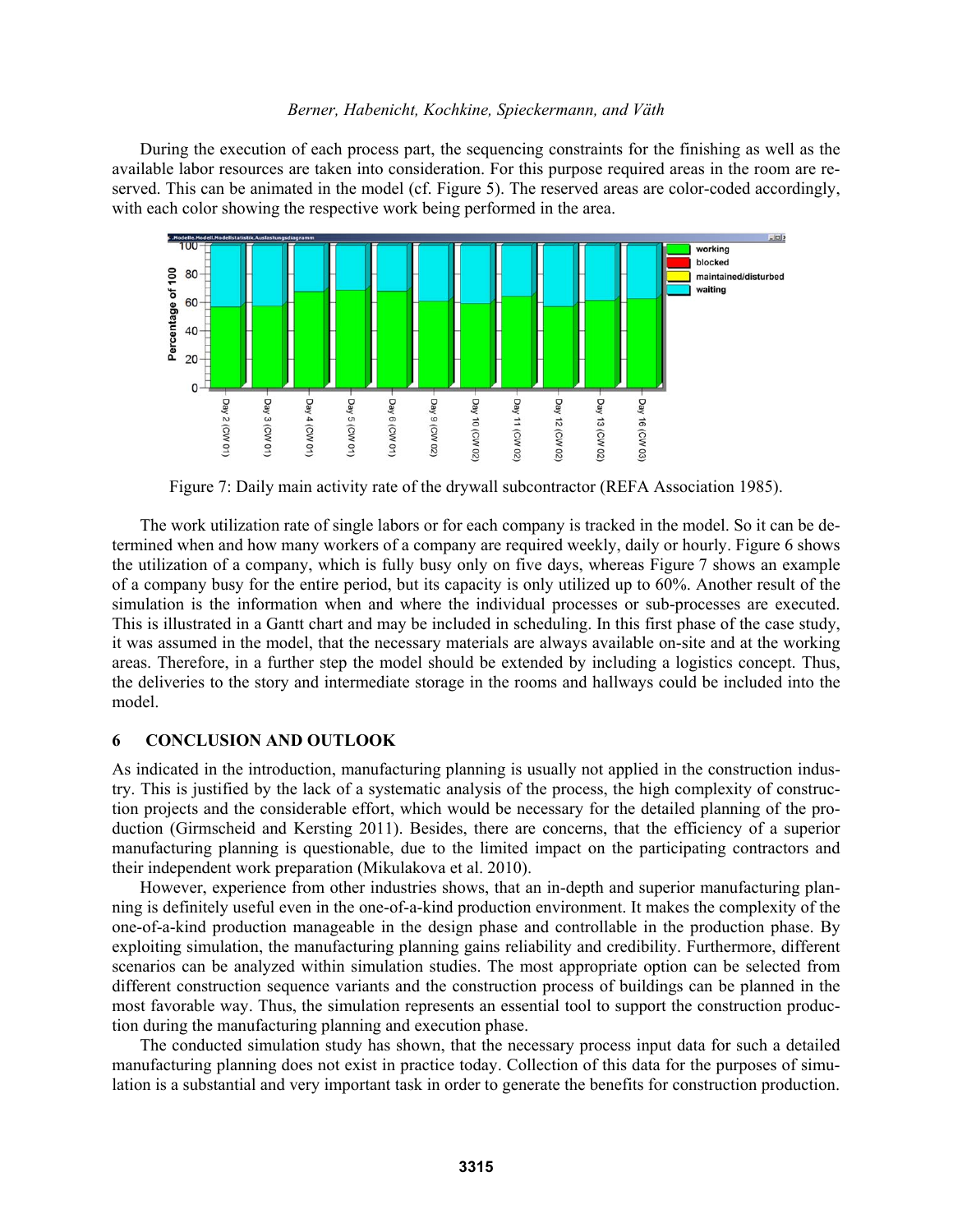The experience gained from the sample project shows the close relationship between assembly and logistics, which has already been recognized and consciously controlled in other industries for a long time. Especially in the detailed planning phase, the logistics processes and their impact on the production of the building should not be underestimated. Therefore, the processes of construction logistics in the context of manufacturing planning have to be considered at the same level of detail as the construction processes. This fact should be taken into account by an extensive logistics simulation, applied to the sample project.

 In this article it was demonstrated, that the technical solutions for construction simulation are available and the necessity is obvious. For how long can the construction industry neglect this improvement?

### **REFERENCES**

- Ailland, K., and H.-J. Bargstädt. 2008. "Tagesgenaues Termincontrolling auf Baustellen mit Hilfe der Simulation." In *Advances in Simulation for Production and Logistics Applications* Edited by M. Rabe, 171-178. Stuttgart: Fraunhofer IRB Verlag.
- Berner, F., and C. Väth. 2011. "Der Grundstein der Kostensicherheit Baubetrieb als Basis für die Erstellung von Leistungsverzeichnissen." In *Festschrift anlässlich des 60. Geburtstages von Univ.-Prof. Dr.-Ing. Rainer Schach,* Edited by P. Jehle. Dresden: A-Z Druck.
- Berner, F. 1983. "Verlustquellenforschung im Ingenieurbau." Ph.D. thesis, Institute of Construction Management, University of Stuttgart.
- Böhnlein, C.-B. 2004. "Simulation in der Bauwirtschaft." In *Experiences from the Future New Methods and Applications in Simulation for Production and Logistics. Proceedsings of the 11. ASIM conference "Simulation in Production und Logistics"* Edited by Mertins K., and M. Rabe, 1-22. Stuttgart: Fraunhofer IRB-Verlag.
- Franz, V. 1999. "Simulation von Bauwerken mit Hilfe von Perti-Netzen." In *Frontiers in Simulation. Tagungsband zum 13. Symposium Simulationstechnik* Edited by G. Hohmann. Ghent: SCS European Publishing House.
- Girmscheid, G., and M. Kersting. 2011. "Rational schalen." In *Bauingenieur 02/2011*, 50-51. Dusseldorf: Springer-VDI-Verlag.
- König, M., U. Beißert, D. Steinhauer, and H.-J. Bargstädt. 2007. "Constraint-based Simulation of Outfitting Processes in Shipbuilding and Civil Engineering." In *6th EUROSIM Congress on Modeling and Simulation* CD-ROM publication.
- Kochkine, V. 2012. "Fertigungsplanung als Erfolgsfaktor der baulichen Produktion." In *Fortschritt-Berichte VDI,* Reihe 4 Nr. 218, 23. Assistententreffen der Bereiche Bauwirtschaft, Baubetrieb und Bauverfahrenstechnik, Edited by M. F. Brunk, R. Osebold, 25-34. Proceedings of the conference at RWTH Aachen University, 18.-20. Juli 2012, Dusseldorf: VDI Verlag.
- Krauß, S. 2005. "Die Baulogistik in der schlüsselfertigen Ausführung." In *Schriftenreihe des Instituts für Baubetriebslehre der Universität Stuttgart*, Band 45, Edited by F. Berner. Berlin: Bauwerk-Verlag.
- Kugler, M., and Franz, V. 2008. "Einsatz von Simulation zur Effizienzsteigerung von Produktionsprozessen im Bauwesen." In *Advances in Simulation for Production and Logistics Applications*, Edited by M. Rabe, 151-160. Stuttgart: Fraunhofer IRB Verlag.
- Mikulakova, E., M. König, E. Tauscher, and K. Beucke. 2010. "Knowledge-based schedule generation and evaluation." In *Advanced Engineering Informatics* 24/2010, 389-403. Elsevier.
- Rabe, M., S. Spieckermann, and S. Wenzel. 2008. "A New Procedure Model for Verification and Validation in Production and Logistics Simulation." In *Proceedings of the 2008 Winter Simulation Conference,* Edited by S.J. Mason, R.R. Hill, L. Mönch, T. Jefferson, and J.W. Fowler, 1717-1726. Piscataway, New Jersey: IEEE Press.
- REFA Verband für Arbeitsstudien und Betriebsorganisation e. V. 1985. *Methodenlehre der Planung und Steuerung*. Teil 2, 4. Auflage. Munich: Hanser.